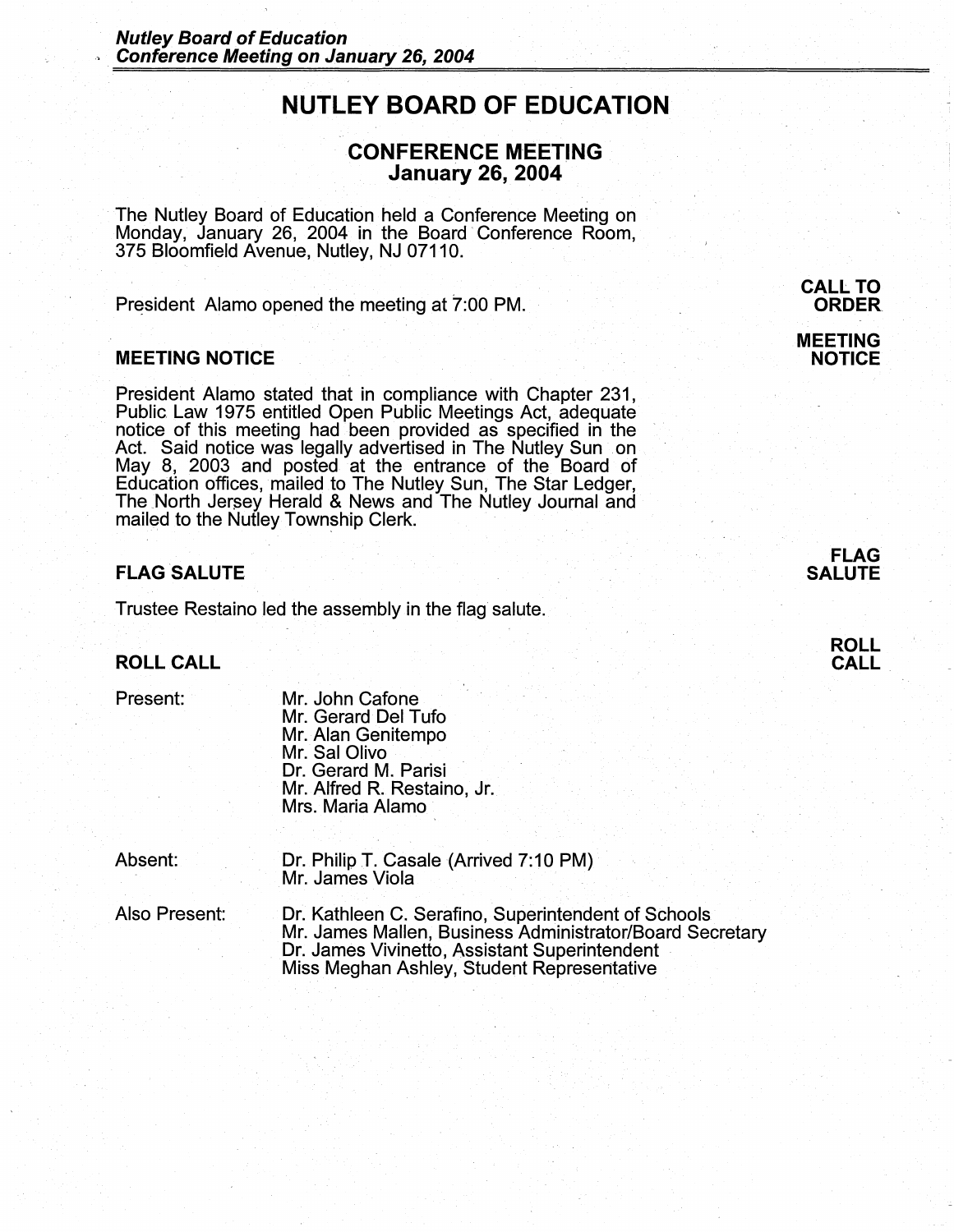#### **ITEMS DISCUSSED**

#### 1. **High School Projects**

Construction Manager Alan Ianuzzi provided the. trustees with a written schedule of work for the high school science labs refurbishments. He then gave a verbal report of progress on both of these projects. Brief discussion ensued.

#### 2. **Installation of Public Address** & **Telephone Systems**

Employee Ian Viemeister provided a brief, verbal report of progress regarding the installation of public address systems and telephone systems in all schools. Brief discussion ensued.

#### 3. **Regular Meeting Agenda**

The trustees asked, and the administration responded to, questions about the resolutions to be acted upon at tonight's regular meeting.

#### 4. **2004-05 Tentative School Calendar**

The Superintendent presented a tentative school Cqlendar for the 2004-05 school year. The trustees and administration then discussed possible changes.

## **MOTION TO ADJOURN TO EXECUTIVE SESSION**

At 7:45 PM Trustee Del Tufo moved and Trustee Parisi seconded the following resolution:

WHEREAS, the Board of Education will be discussing matters exempt from public discussion pursuant to N.J.S.A. 10:4-12,

NOW, THEREFORE, BE IT RESOLVED that the Board of Education recess to closed executive session at this time in the conference room to discuss personnel, and

BE IT FURTHER RESOLVED that the results of the discussions will be made public by inclusion on the agenda of a subsequent meeting of the Board of Education or when the reasons for discussing such matters in closed session no longer exist.

The motion was unanimously approved by voice vote.

At 7:55 PM the Board reconvened in open public session on a motion by Trustee Casale , seconded by Trustee Genitempo , and unanimously approved by voice vote.

**RECONVENE OPEN MEETING** 

#### **EXECUTIVE SESSION**

#### **ITEMS** · **DISCUSSED**